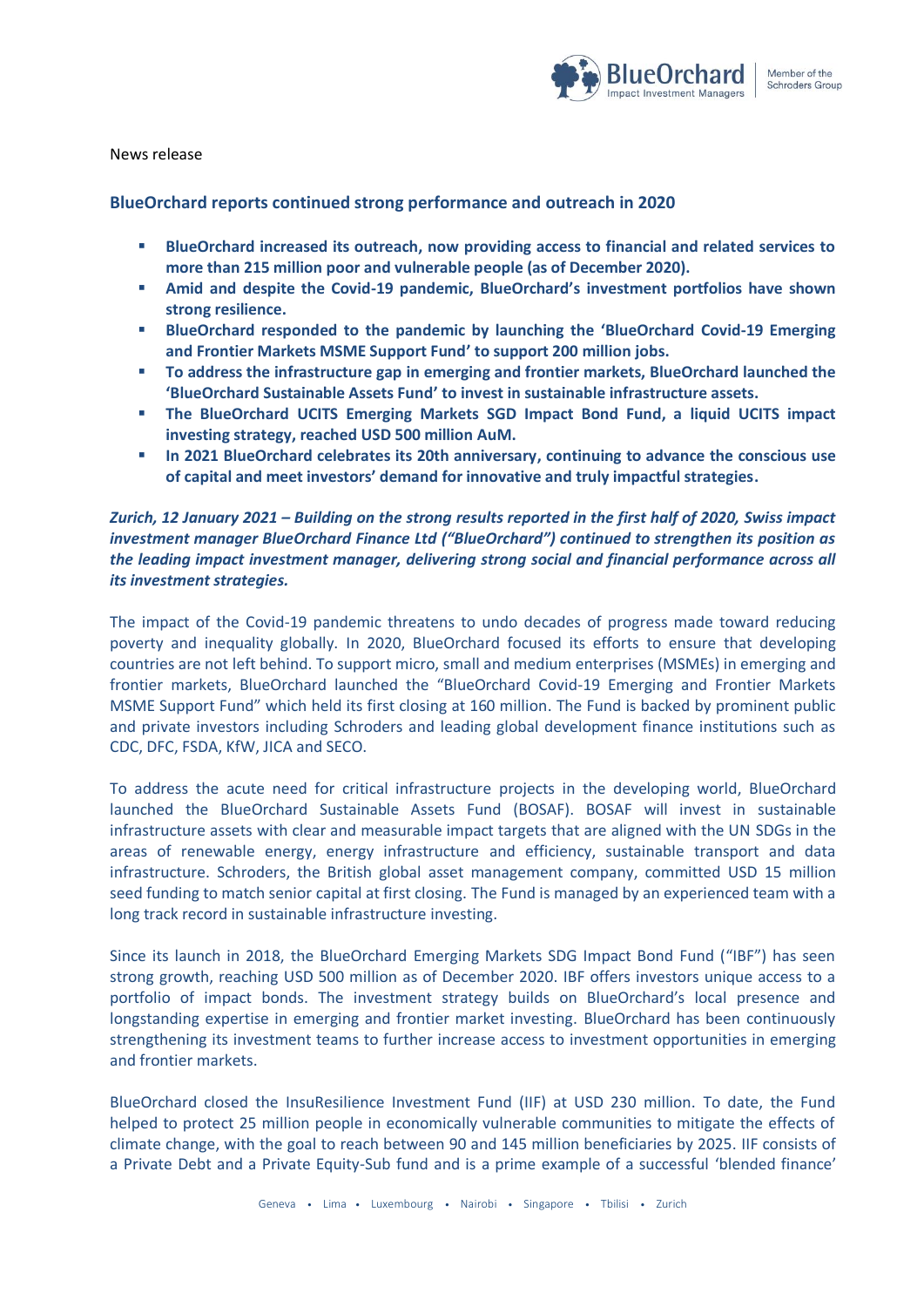

strategy, attracting investments from reputable investors in both the public and private sectors including the Soros Economic Development Fund, Bank of America, the European Investment Bank and the US International Development Finance Corporation.

## **Outlook**

In 2021 BlueOrchard celebrates its 20th anniversary. For 20 years, BlueOrchard's mission has been to generate lasting positive impact for communities and the environment, while providing attractive returns to investors. The impact on people experiencing poverty and vulnerability during the Covid-19 pandemic has shown the importance of this mission and the need for pioneering impact investors like BlueOrchard to lead the way. In 2021, BlueOrchard will continue to advance the conscious use of capital and meet investors' demand for innovative and truly impactful strategies by launching new investment solutions. The firm will continue to respond to the Covid-19 pandemic through the provision of liquidity and building resilience of financial institutions in emerging and frontier markets. BlueOrchard will continue to close the funding gap for green infrastructure projects, and contribute to the achievement of the UN SDGs by investing in social, impact and green bonds.

Peter Fanconi, Chairman of the Board at BlueOrchard, said: "*We firmly believe that the private sector has both the responsibility and the strength to make a positive impact in this world. BlueOrchard's 20 year success story is in itself evidence. We look forward to the next 20 years during which we aim at increasing our impact together with our partners globally."*

Philipp Müller, Chief Executive Officer at BlueOrchard, said: "*In 2020 we have shown how resilient we are as a business and as a team. Building on our long tradition of staying close to investors, investees, and partners, we have been able to launch pioneering initiatives amid the Covid-19 pandemic and generate returns with real impact. We are confident that 2021 will bring many opportunities and allow us to continue our mission to include the excluded. We thank our investors for their continued support and trust in BlueOrchard."*

Maria Teresa Zappia, Chief Impact & Blended Finance Officer and Deputy CEO at BlueOrchard said: *"The consequences of the Covid-19 pandemic have exacerbated some of the most pressing global social and environmental challenges. In this context, delivering and reporting meaningful impact is becoming rightly more and more a necessity for asset allocation. Leveraging our 20 year track record in impact management across asset classes and impact themes, we will continue to share our expertise, contributing to more transparency and knowledge sharing."*

- ends -

### *About BlueOrchard Finance Ltd*

*BlueOrchard is a leading global impact investment manager and a member of the Schroders group. The firm is dedicated to generate*  lasting positive impact for communities and the environment, while providing attractive returns to investors. BlueOrchard was founded in 2001, by initiative of the UN, as the world's first commercial manager of microfinance debt investments. The firm has built a distinct *track record in offering premium impact investment solutions, including credit, private equity, and sustainable infrastructure. Being an expert in innovative blended finance mandates, the firm is a trusted partner of leading global development finance institutions. BlueOrchard has invested to date more than USD 8bn for sophisticated global private and public clients, enabling tangible social and environmental impact. For additional information, please visit[: www.blueorchard.com.](http://www.blueorchard.com/)*

For further information, please contact: Tahmina Theis +41 22 596 47 69 [tahmina.theis@blueorchard.com](mailto:kathryn.sutton@blueorchard.com)